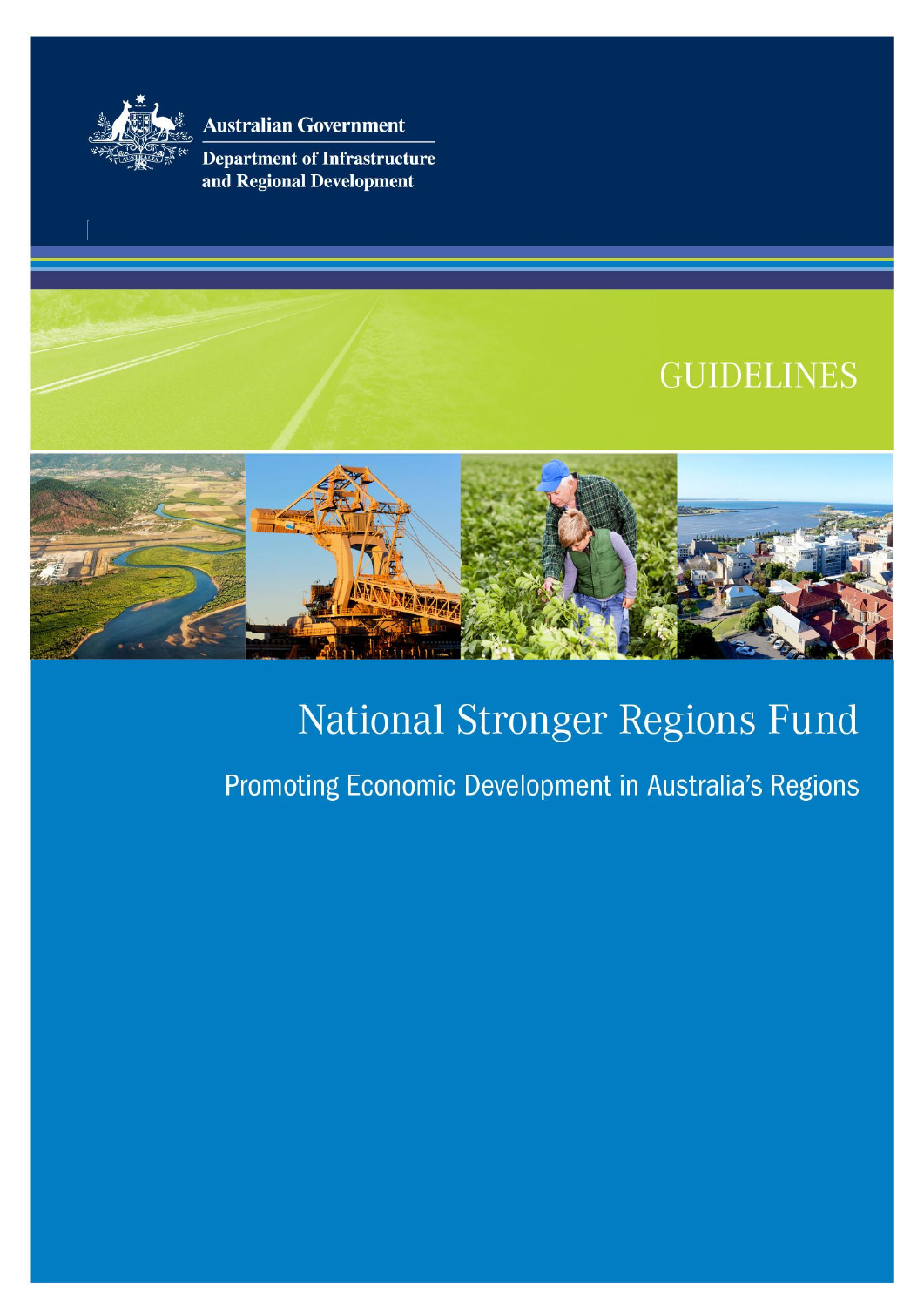© Commonwealth of Australia 2015 ISBN 978-1-925216-50-9 May 2015 INFRA-2514

#### *Ownership of intellectual property rights in this publication*

Unless otherwise noted, copyright (and any other intellectual property rights, if any) in this publication is owned by the Commonwealth of Australia (referred to below as the Commonwealth).

#### *Disclaimer*

The material contained in this publication is made available on the understanding that the Commonwealth is not providing professional advice, and that users exercise their own skill and care with respect to its use, and seek independent advice if necessary.

The Commonwealth makes no representations or warranties as to the contents or accuracy of the information contained in this publication. To the extent permitted by law, the Commonwealth disclaims liability to any person or organisation in respect of anything done, or omitted to be done, in reliance upon information contained in this publication.

#### *Creative Commons licence*

With the exception of (a) the Coat of Arms; (b) the Department of Infrastructure's photos and graphics copyright in this publication is licensed under a Creative Commons Attribution 3.0 Australia Licence.

Creative Commons Attribution 3.0 Australia Licence is a standard form licence agreement that allows you to copy, communicate and adapt this publication provided that you attribute the work to the Commonwealth and abide by the other licence terms.

A summary of the licence terms is available from [http://creativecommons.org/licenses/by/3.0/au/deed.en.](http://creativecommons.org/licenses/by/3.0/au/deed.en)

The full licence terms are available from<http://creativecommons.org/licenses/by/3.0/au/legalcode>

This publication should be attributed in the following way: © Commonwealth of Australia 2015

#### *Use of the Coat of Arms*

The Department of the Prime Minister and Cabinet sets the terms under which the Coat of Arms is used. Please refer to the Department's Commonwealth Coat of Arms and Government Branding web page <http://www.dpmc.gov.au/guidelines/index.cfm#brand> and in particular, the Guidelines on the use of the Commonwealth Coat of Arms publication.

#### *Contact us*

This publication is available in PDF format. All other rights are reserved, including in relation to any Departmental logos or trademarks which may exist. For enquiries regarding the licence and any use of this publication, please contact:

Director, Internal Communications and Publishing Communications Branch, Department of Infrastructure and Regional Development GPO Box 594, Canberra ACT 2601, Australia

Email: [publishing@infrastructure.gov.au](mailto:publishing@infrastructure.gov.au) Website: [www.infrastructure.gov.au](http://www.infrastructure.gov.au/)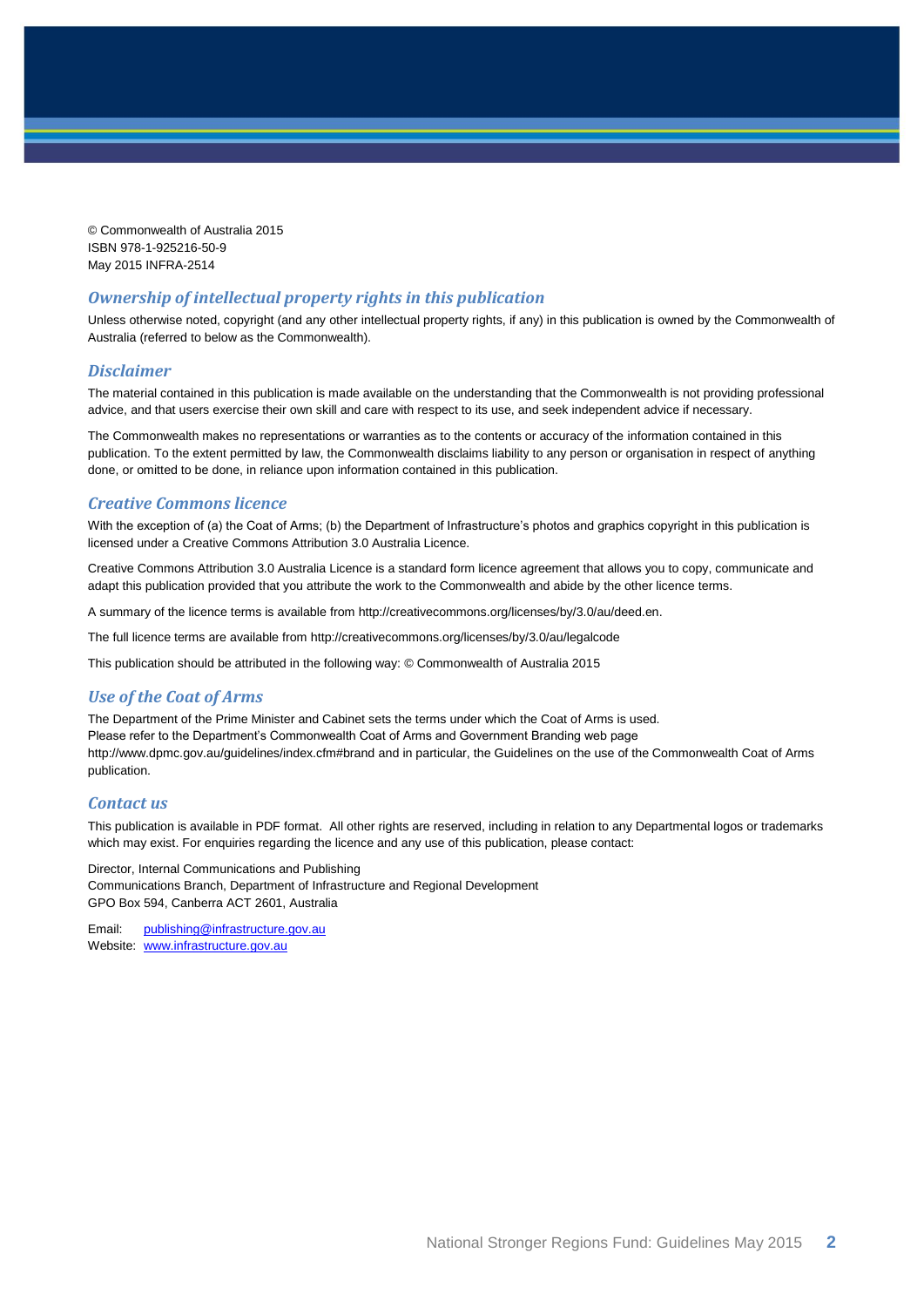



The Australian Government is committed to building stronger regions. We understand the proud history of Australia's regions and their importance to our future economic prosperity. To strengthen communities and drive new growth in our regions, the Australian Government is inviting applications to the National Stronger Regions Fund.

The Fund will invest \$1 billion over five years and support investment in the priority economic and infrastructure areas – from freight and transport projects to convention centres and major multipurpose sports facilities. These investments will also have a major focus on strengthening economies in Australia's regions by improving the productivity, employment, and workforce skills of Australians.

The Government's investment will enhance the economic growth, activity and output of our regions and sustain these gains into the future. The Fund will have a particular focus on assisting disadvantaged regions to achieve growth.

The Fund will invest in crucial infrastructure projects that will be conceived by local communities – and this approach will help Australia's regions invest in their own future.

As well as providing direct investment in major projects that deliver economic and social benefits, the Fund will have flow on benefits of improving the capacity of organisations to deliver projects. To best deliver critical infrastructure, the Fund will encourage the formation of strong partnerships that engage project proponents with the private sector, and local, state and territory governments.

Projects seeking funding will be considered in consultation with the Government's National Infrastructure Committee, which has a strong interest in, and commitment to, harnessing the potential of Australia's regions.

The Guidelines for the National Stronger Regions Fund provide the information you need about the type of project proposals we are seeking, how proposals will be assessed, critical dates, and how you contact our Department to assist you with further information.

We welcome your interest in the National Stronger Regions Fund, and wish you all the best with your proposal.

#### **The Hon Warren Truss MP The Hon Jamie Briggs MP**

*Deputy Prime Minister and Minister for Assistant Minister for Infrastructure Infrastructure and Regional Development and Regional Development*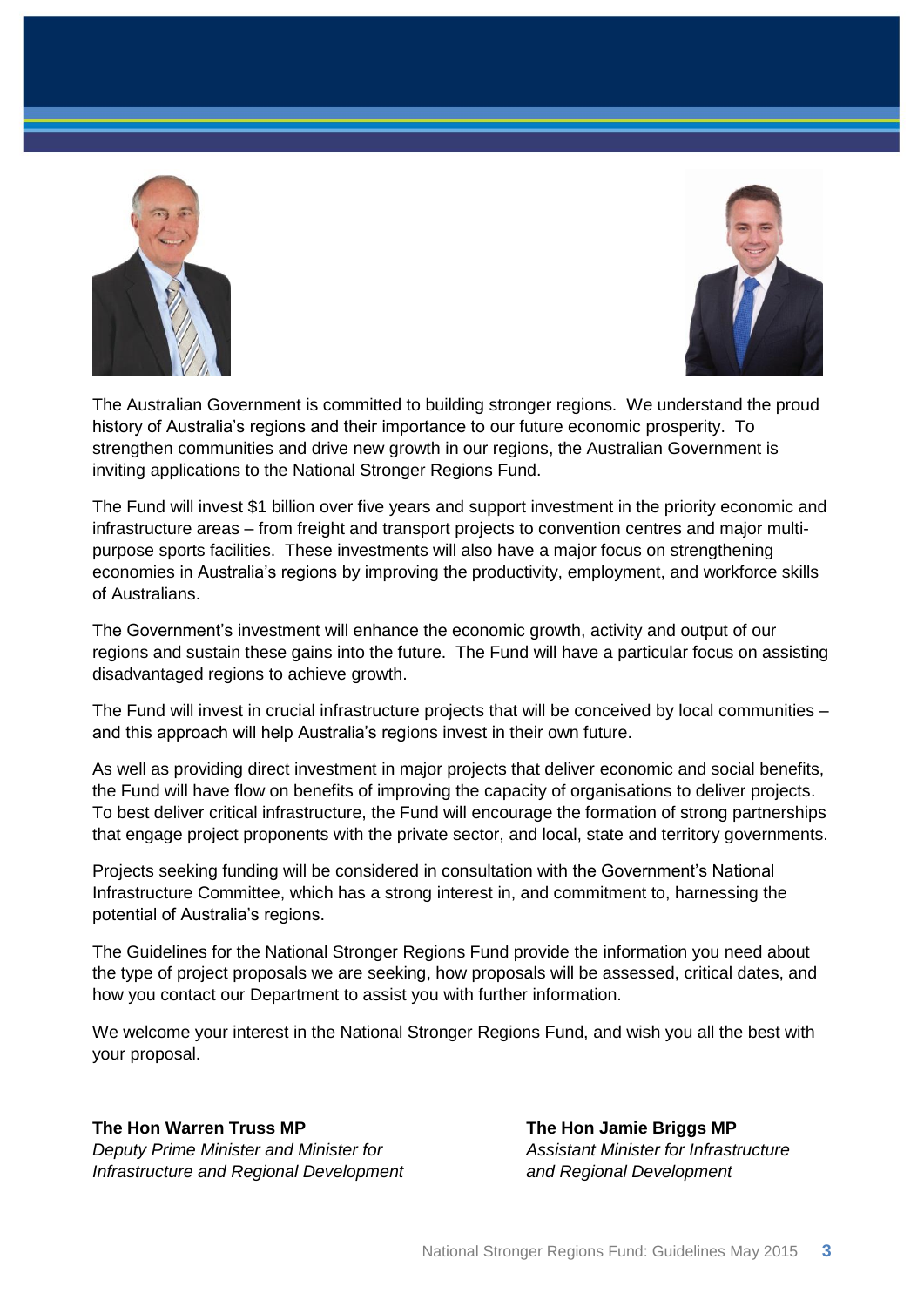# **Contents**

| 1.   |                                                                                      |  |
|------|--------------------------------------------------------------------------------------|--|
| 1.1. |                                                                                      |  |
| 1.2. |                                                                                      |  |
| 1.3. |                                                                                      |  |
| 2.   |                                                                                      |  |
| 3.   |                                                                                      |  |
| 3.1. |                                                                                      |  |
| 3.2. |                                                                                      |  |
| 3.3. |                                                                                      |  |
| 3.4. |                                                                                      |  |
| 3.5. | Regional Development Australia Committees' support in identifying projects 9         |  |
| 4.   |                                                                                      |  |
| 4.1. |                                                                                      |  |
| 4.2. |                                                                                      |  |
| 4.3. |                                                                                      |  |
| 4.4. |                                                                                      |  |
| 4.5. |                                                                                      |  |
| 4.6. |                                                                                      |  |
| 5.   |                                                                                      |  |
| 5.1. | Assessment Criterion 1: The extent to which the project contributes to economic      |  |
| 5.2. | Assessment Criterion 2: The extent to which the project supports or addresses        |  |
| 5.3. | Assessment Criterion 3: The extent to which the project increases investment and     |  |
| 5.4. | Assessment Criterion 4: The extent to which the project and Applicant are viable and |  |
| 6.   |                                                                                      |  |
| 6.1. |                                                                                      |  |
| 6.2. |                                                                                      |  |
| 6.3. |                                                                                      |  |
| 6.4. |                                                                                      |  |
| 7.   |                                                                                      |  |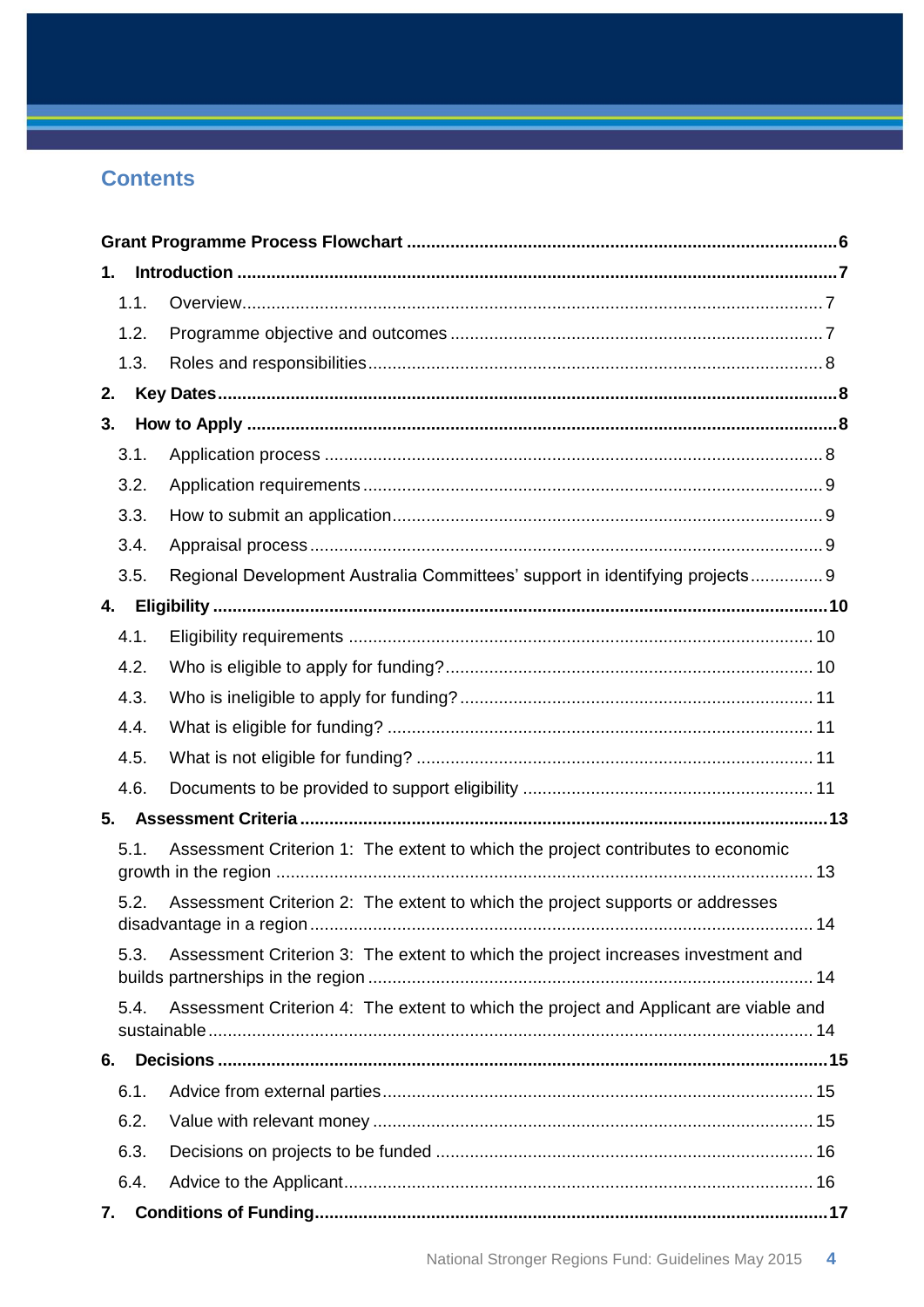| 7.1. |                                                                               |  |
|------|-------------------------------------------------------------------------------|--|
| 7.2. | Compliance with the Building Code 2013 and Australian Government Building and |  |
|      |                                                                               |  |
| 8.   |                                                                               |  |
| 8.1. |                                                                               |  |
|      |                                                                               |  |
| 9.   |                                                                               |  |
|      |                                                                               |  |
|      |                                                                               |  |
|      |                                                                               |  |
|      |                                                                               |  |
|      |                                                                               |  |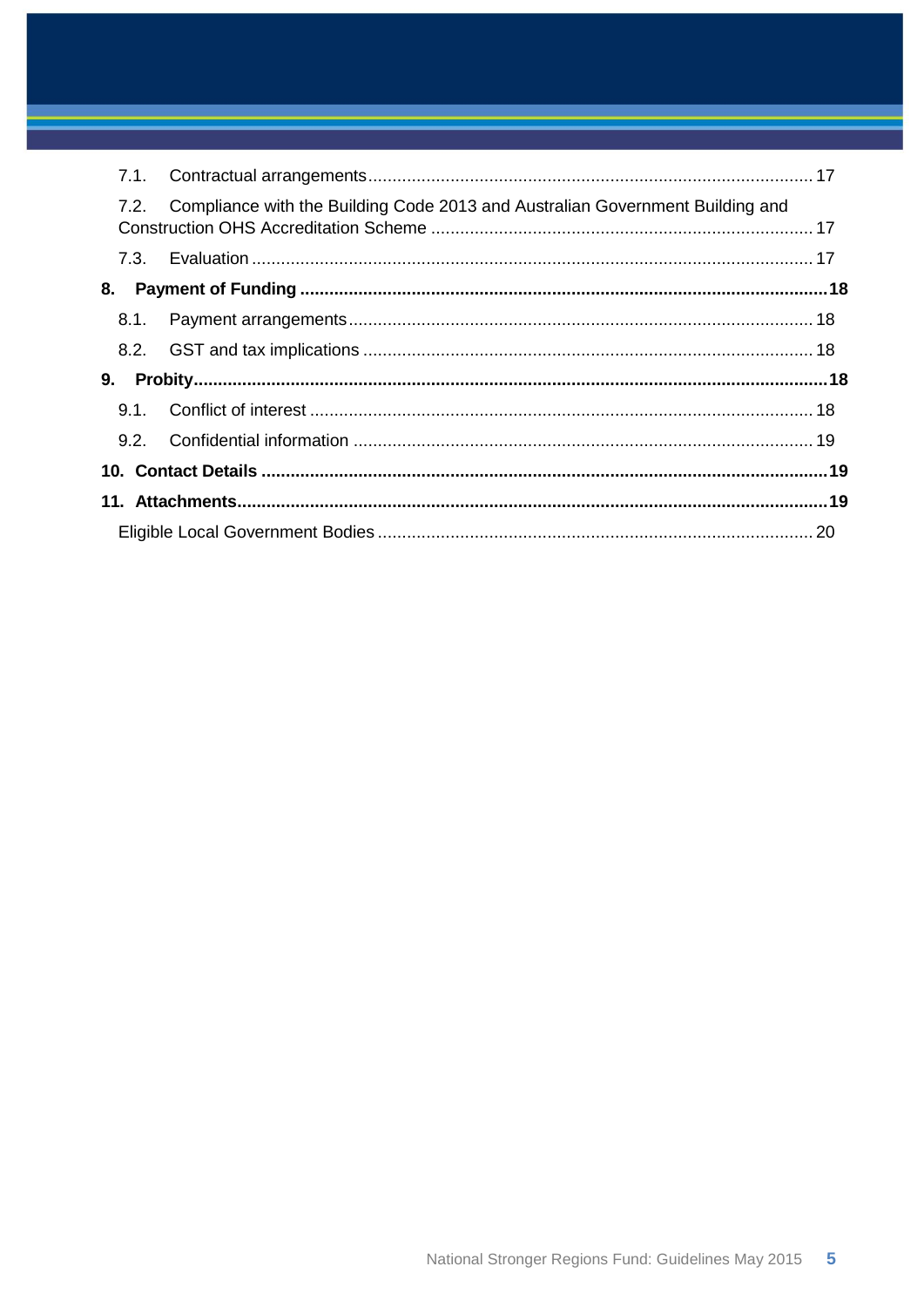# **Grant Programme Process Flowchart**

<span id="page-5-0"></span>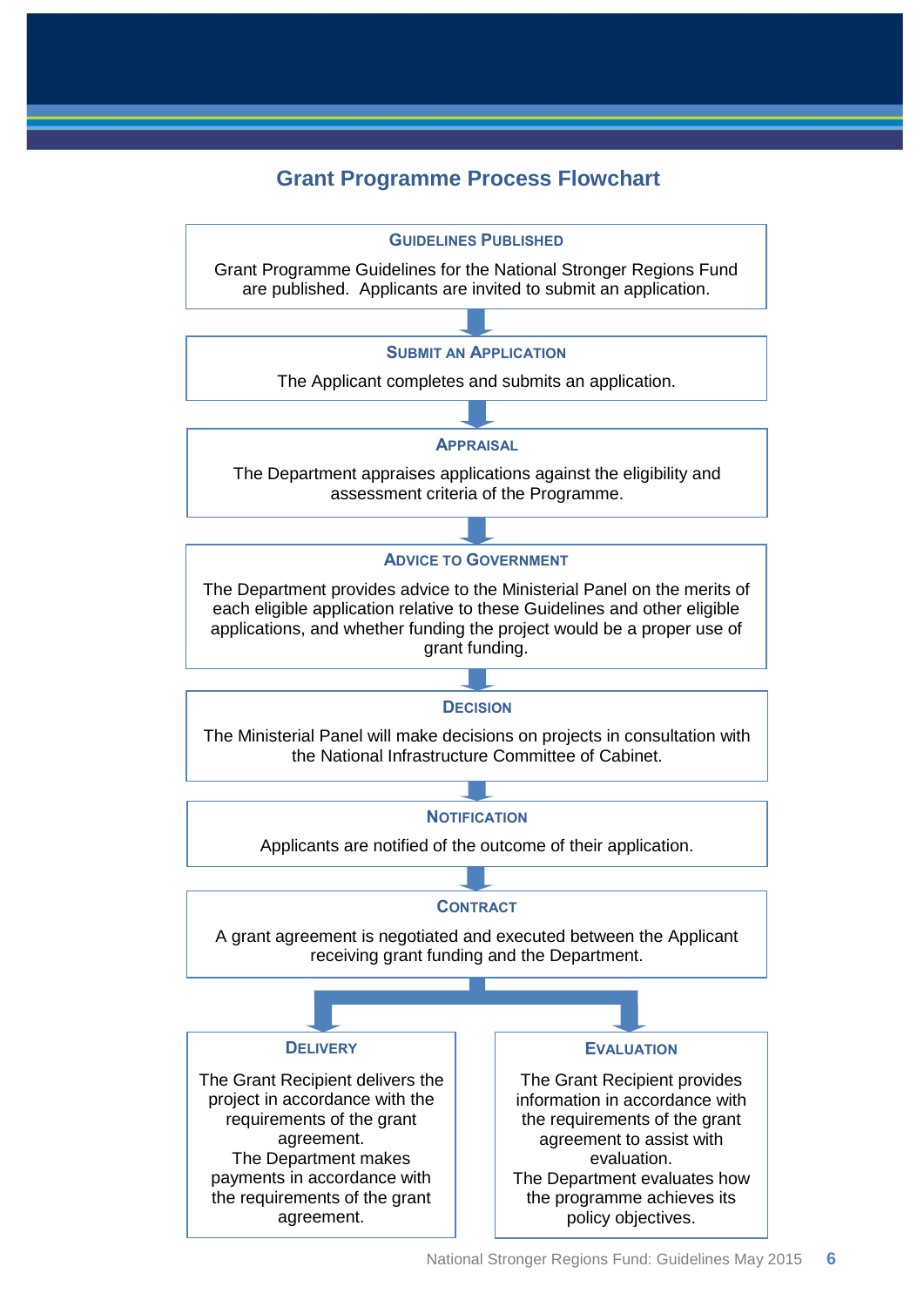# <span id="page-6-0"></span>**1. Introduction**

### <span id="page-6-1"></span>**1.1. Overview**

The National Stronger Regions Fund (NSRF) is a new programme to promote economic development in Australia's regions. The Government is providing \$1 billion over five years, commencing in 2015-16, to fund priority infrastructure in local communities.

The NSRF is a competitive programme, with decisions on projects to be funded based on, amongst other things, information provided in the application and supporting documents.

Applications for grant funding will be appraised against the eligibility and assessment criteria of the NSRF programme and whether funding the project would be a proper<sup>1</sup> use of grant funding. Decisions on projects to be funded will be taken by a Ministerial Panel in consultation with the Government's National Infrastructure Committee of Cabinet.

These Grant Programme Guidelines (the Guidelines) apply to all projects seeking funding from the NSRF. The Guidelines outline the objectives and desired outcomes of the NSRF, eligibility and assessment requirements, the application and appraisal process, roles and responsibilities, and funding arrangements.

Applicants are strongly encouraged to read these Guidelines in conjunction with the Frequently Asked Questions and the Guide to Lodging an Online Application Form, which are all available on the Department of Infrastructure and Regional Development website at [http://www.infrastructure.gov.au/nsrf.](http://www.infrastructure.gov.au/nsrf)

# <span id="page-6-2"></span>**1.2. Programme objective and outcomes**

The objective of the NSRF is to fund investment ready projects which support economic growth and sustainability of regions across Australia, particularly disadvantaged regions, by supporting investment in priority infrastructure.

The desired outcomes of the programme are:

- improved level of economic activity in regions;
- increased productivity in the regions;

- increased employment and a more skilled workforce in regions;
- increased capacity and improved capability of regions to deliver major projects, and to secure and manage investment funding;
- improved partnerships between local, state and territory governments, the private sector and community groups; and
- more stable and viable communities, where people choose to live.

Not all projects will be able to contribute to each desired outcome, however collectively the projects will meet the NSRF objectives and desired outcomes.

<sup>&</sup>lt;sup>1</sup> Proper' is defined in the *Public Governance, Performance and Accountability Act 2013* as meaning 'efficient, effective, economical and ethical'.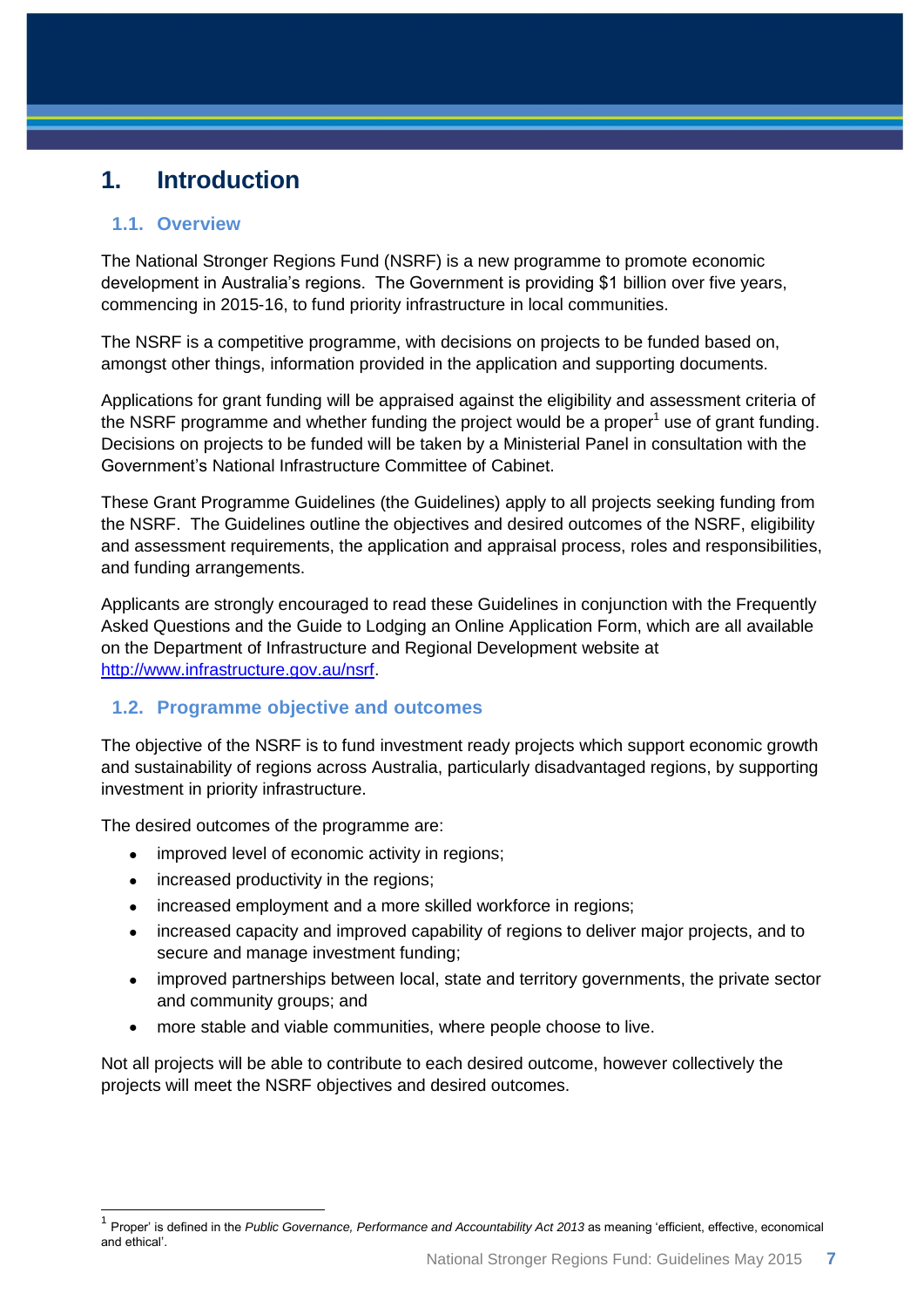### <span id="page-7-0"></span>**1.3. Roles and responsibilities**

The *Process Flowchart* outlines the roles and responsibilities of each party.

The NSRF is administered by the Department of Infrastructure and Regional Development (the Department).

The Ministerial Panel considers the Department's advice, information provided by the Applicant, independent advice on projects, and consults with the National Infrastructure Committee of Cabinet before making decisions on projects to be funded. The Ministerial Panel comprises:

- the Hon Warren Truss MP, Deputy Prime Minister and Minister for Infrastructure and Regional Development;
- the Hon Jamie Briggs MP, Assistant Minister for Infrastructure and Regional Development; and
- the Parliamentary Secretary to the Prime Minister.

For the purposes of these Guidelines, the Applicant means the organisation that submits the application and will be the organisation which enters into the grant agreement if grant funding is approved. On entering into the grant agreement, this organisation will be referred to as the Grant Recipient.

# <span id="page-7-1"></span>**2. Key Dates**

| <b>Key Dates</b>                                           |                  |
|------------------------------------------------------------|------------------|
| <b>NSRF Announced</b>                                      | 1 October 2014   |
| <b>NSRF Guidelines Published</b>                           | 1 October 2014   |
| Round One Applications Open                                | 1 October 2014   |
| <b>Round One Applications Close</b>                        | 28 November 2014 |
| Round One Application Assessment Completed                 | 31 March 2015    |
| Announcements of Round One Projects to be<br><b>Funded</b> | May 2015         |
| Round Two Applications Open                                | 15 May 2015      |
| <b>Round Two Applications Close</b>                        | 31 July 2015     |
| Round Two Application Assessment Completed                 | 31 October 2015  |
| Announcements of Round Two Projects to be<br>Funded        | December 2015    |

Decisions on further Rounds will be determined by Government subject to the outcomes of Rounds One and Two. All key dates will be published on the Department's website.

# <span id="page-7-2"></span>**3. How to Apply**

### <span id="page-7-3"></span>**3.1. Application process**

Applications for the NSRF can be submitted at any time between the opening and closing dates for each Round. Applications must be received by 5.00pm local time on 28 November 2014 for Round One and 31 July 2015 for Round Two (note local time refers to the Applicant's local time)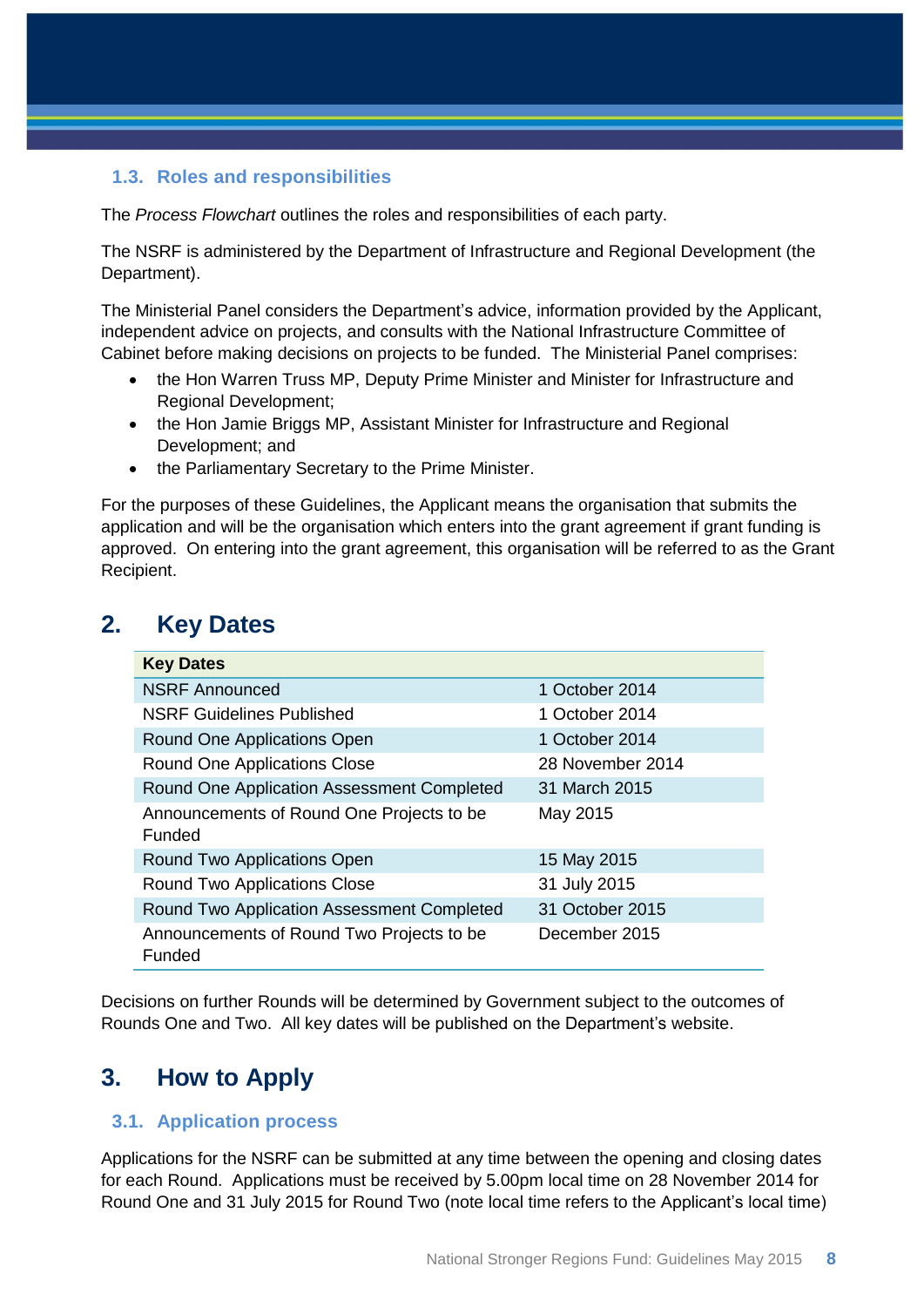Late applications will not be accepted, unless the Department considers there were exceptional circumstances beyond the Applicant's control. The Department's decision will be final.

Only completed applications submitted by an authorised member of the organisation will be accepted and appraised. Incomplete applications will be deemed as ineligible.

Applicants may withdraw an application at any time, with written advice of the withdrawal to be provided to the Department via email to [nsrf@infrastructure.gov.au.](mailto:nsrf@infrastructure.gov.au)

#### <span id="page-8-0"></span>**3.2. Application requirements**

Applicants must provide all of the information required in the application form, including the mandatory documents listed in Section 4.6. Evidence should also be provided to support the claims made against the assessment criteria.

#### <span id="page-8-1"></span>**3.3. How to submit an application**

Applicants can submit up to two applications per round. Applications must be submitted via the online application form, which is accessed from the Department's Grant Management System (GMS) Portal at [http://gms.infrastructure.gov.au/UI.](http://gms.infrastructure.gov.au/UI) Supporting documents are uploaded with the application, however each supporting document must not exceed 15 megabytes in size and must not exceed 45 characters in length for the file name. Separate arrangements for lodgement may be made in exceptional circumstances. Requests for separate lodgement arrangements should be submitted in writing to [nsrf@infrastructure.gov.au.](file:///C:/Users/pelliott/Desktop/nsrf@infrastructure.gov.au) Further information on lodging an application is available in the GMS Portal User Guide at [www.infrastructure.gov.au/nsrf.](http://www.infrastructure.gov.au/nsrf)

#### <span id="page-8-2"></span>**3.4. Appraisal process**

Applications will be appraised against the eligibility and assessment criteria by the Department. The appraisal will be based on information provided in the application form, supporting documentation and advice from other parties. Following advice from the Department on the individual and relative merits of eligible applications, the Ministerial Panel will make decisions on projects to be funded in consultation with the National Infrastructure Committee of Cabinet.

## <span id="page-8-3"></span>**3.5. Regional Development Australia Committees' support in identifying projects**

Regional Development Australia (RDA) Committees may assist Applicants to identify infrastructure projects, particularly projects which contribute to long term economic growth and have been identified as priorities.

Committees may approach eligible organisations about developing an application for an infrastructure project or play a facilitation role by bringing key parties together, including those who may provide a financial contribution to the project. Committees may work with Applicants to prepare applications, supporting documents and evidence.

Applicants are encouraged to seek the support of the RDA for their project.

RDA committees will not be involved in the appraisal or prioritisation of projects.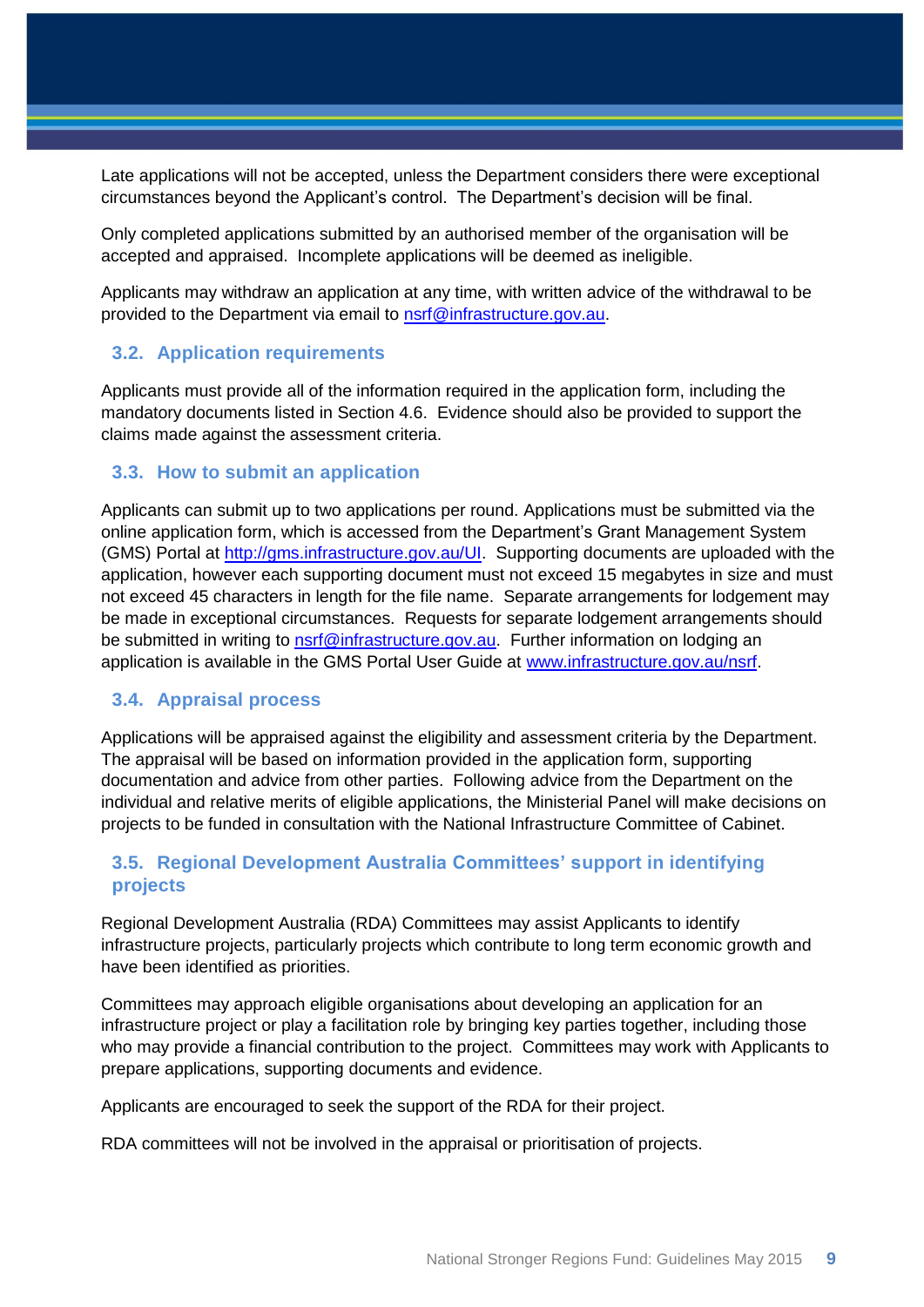# <span id="page-9-0"></span>**4. Eligibility**

Applicants must satisfy all of the eligibility requirements.

Applications that do not satisfy all of the eligibility requirements will be deemed as ineligible. Ineligible applications will not be appraised against the assessment criteria.

# <span id="page-9-1"></span>**4.1. Eligibility requirements**

Applicants must comply with all of the following requirements for a project to be considered eligible for grant funding:

- be an eligible applicant (see 4.2 and 4.3);
- $\bullet$  be for an eligible project (see 4.4 and 4.5);
- seek a grant of at least \$20,000 and up to a maximum of \$10 million;
- match the NSRF grant in cash on at least a dollar for dollar basis;
- all partner funding is confirmed;
- the NSRF funded component of the project be completed on or before 31 December 2019;
- deliver an economic benefit to the region beyond the period of construction; and
- submit a completed application, including the mandatory documents listed at Section 4.6.

Note: Cash partner funding can be provided by any organisation including, but not limited to, the Applicant, local government, state or territory government, not-for-profit organisations and private sector companies.

Note: The nature, scope and quantity of economic benefit is appraised as part of the assessment criteria.

Note: An NSRF grant can be one component of a larger package of Australian Government funding. Grants from other Australian Government initiatives cannot be included as part of the Applicant's matching funding. Total funding for the project from the Australian Government cannot exceed 50 per cent of the total project cost.

# <span id="page-9-2"></span>**4.2. Who is eligible to apply for funding?**

An eligible Applicant for funding must be:

- a legal entity with an Australian Business Number (ABN): and
- an organisation that is one of the following:
	- o a Local Government body including the ACT Government, either in its own right or on behalf of a consortium; or
	- $\circ$  a not-for-profit organisation, either in its own right or on behalf of a consortium, that is not owned by a state or territory government.

Eligible local government bodies are defined in Attachment A.

A consortium must be supported by appropriate legal arrangements, and must be led by a local government body or eligible not-for-profit organisation. A consortium may include ineligible organisations.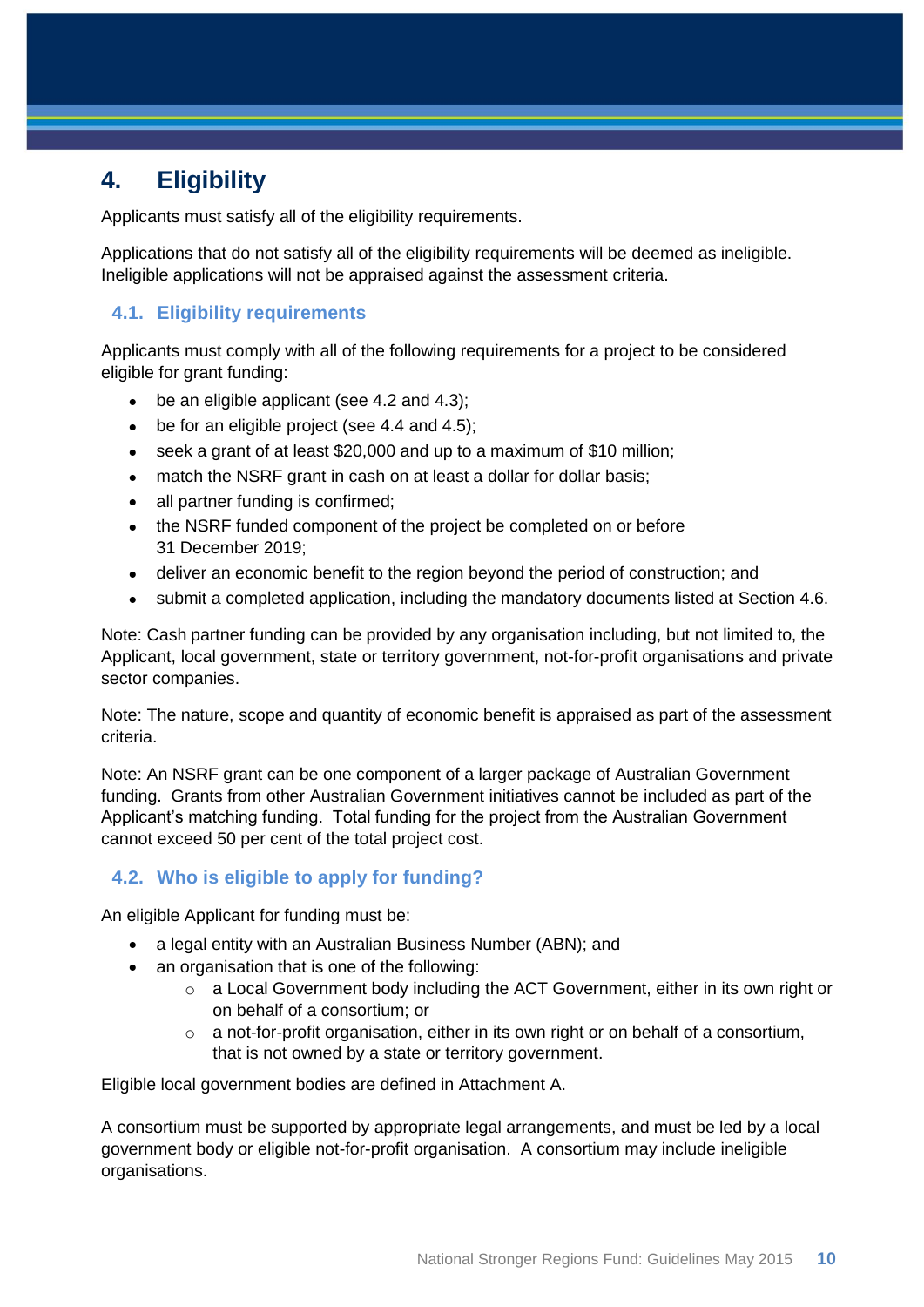# <span id="page-10-0"></span>**4.3. Who is ineligible to apply for funding?**

The following organisations are not eligible for funding:

- NSW, VIC, QLD, WA, SA, TAS and NT governments;
- state and territory government-owned entities;
- state and territory government-owned not-for-profit organisations;
- universities, technical colleges, schools and hospitals;
- other organisations which are primarily supported by other Australian Government programmes or initiatives;
- Regional Development Australia committees; and
- all for-profit organisations.

## <span id="page-10-1"></span>**4.4. What is eligible for funding?**

NSRF funding will be provided for capital projects which involve the construction of new infrastructure, or the upgrade or an extension of existing infrastructure. Note the replacement of existing infrastructure will only be eligible where there is a demonstrated significant increase in productivity.

### <span id="page-10-2"></span>**4.5. What is not eligible for funding?**

The NSRF will not fund infrastructure projects which:

- do not have all partner funding confirmed;
- do not deliver sustainable economic benefits, including job creation;
- are eligible for funding under the National Disaster Relief and Recovery Arrangements:
- shift costs from state, territory or local governments to the Commonwealth; and/or
- are integral elements of hospitals, as they are funded by other Government initiatives.

Grant funding from the NSRF cannot be used for the following:

- replacement of existing infrastructure where there is no demonstrated significant increase in productivity;
- expenditure incurred prior to the announcement that the project has been successful in its application for NSRF funding;
- provision of services and support activities;
- soft infrastructure, including computer software or hardware that is not an integral part of the funded capital project;
- payment of salaries for new or existing staff or contractors; or
- administrative overhead items, including office equipment, vehicles or mobile capital equipment, for example trucks and earthmoving equipment.

# <span id="page-10-3"></span>**4.6. Documents to be provided to support eligibility**

A number of documents must be provided to confirm that the application meets the eligibility requirements and to support the assessment of viability and sustainability. Applications which do not include all of the required documents will be deemed as ineligible.

Applicants seeking a grant of \$1 million or less will provide fewer and less detailed supporting documents. This reduces the compliance burden associated with small projects, whilst ensuring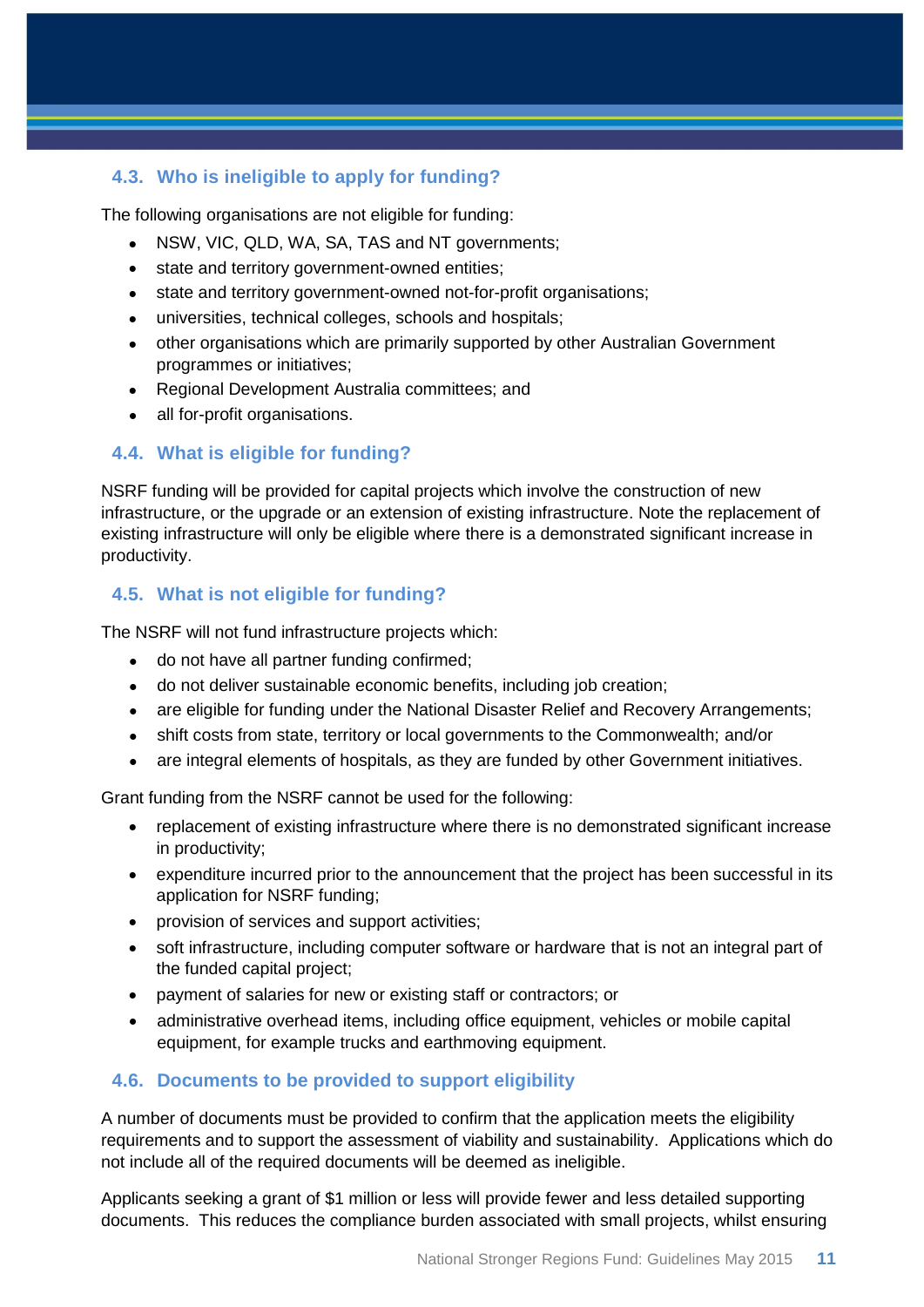that the Department has sufficient information to conduct robust appraisals. The size and content of documents, and the level of evidence to support responses to the assessment criteria, should be commensurate with the size, scope and nature of the project.

| <b>Mandatory Documents For Grant Requests of</b><br>More than \$1 million                                                                                                                                                                                                                                                                                                        |
|----------------------------------------------------------------------------------------------------------------------------------------------------------------------------------------------------------------------------------------------------------------------------------------------------------------------------------------------------------------------------------|
| Evidence of Incorporation which must include<br>articles of incorporation or similar document (not-<br>for-profit organisations only).                                                                                                                                                                                                                                           |
| Evidence to confirm capacity to deliver the<br>project (not-for-profit organisations only).                                                                                                                                                                                                                                                                                      |
| Project Management Plan.                                                                                                                                                                                                                                                                                                                                                         |
| <b>Business Case.</b>                                                                                                                                                                                                                                                                                                                                                            |
| Risk Management Plan.                                                                                                                                                                                                                                                                                                                                                            |
| Procurement Management Plan.                                                                                                                                                                                                                                                                                                                                                     |
| Written confirmation of all partner funding (cash).<br>If partner funding is conditional on the provision<br>of the funding grant, Applicants must provide a<br>letter of intent from a senior member of the<br>organisation providing funding. The certification<br>in the application form is appropriate<br>confirmation, where the Applicant is the only<br>funding partner. |
| Written confirmation of all in-kind contributions<br>Asset Maintenance or Asset Management Plan<br>which includes evidence that the asset will be<br>maintained in a viable and operational state for<br>at least five years.                                                                                                                                                    |
| Audited Financial Statements for two of the three<br>most recent consecutive years signed by a<br>qualified auditor.                                                                                                                                                                                                                                                             |
| Evidence to demonstrate the Applicant's<br>experience in delivering projects of similar size<br>and scope or evidence to demonstrate that the<br>applicant will engage the relevant skills and<br>experience.                                                                                                                                                                    |
|                                                                                                                                                                                                                                                                                                                                                                                  |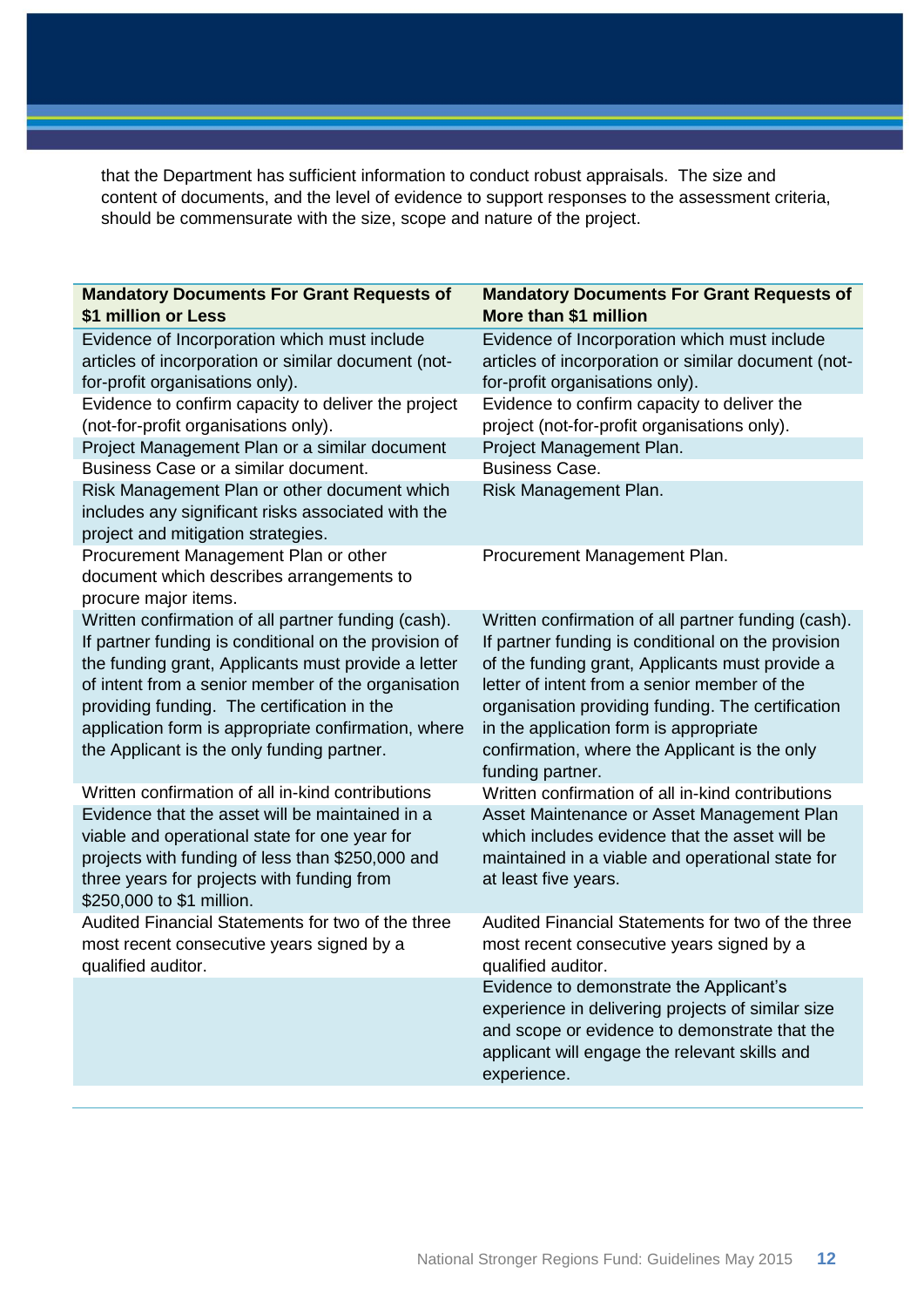# <span id="page-12-0"></span>**5. Assessment Criteria**

Each application that meets the eligibility criteria will be appraised against the assessment criteria. Applicants are strongly advised to present a strong case against each assessment criteria, with all claims supported by evidence. Each application must meet a minimum benchmark against each of the criteria to be recommended for funding to the Ministerial Panel.

Applications will be appraised against each of the following assessment criteria:

- Assessment Criterion 1: The extent to which the project contributes to economic growth in the region;
- Assessment Criterion 2: The extent to which the project supports or addresses disadvantage in the region;
- Assessment Criterion 3: The extent to which the project increases investment and builds partnerships in the region; and
- Assessment Criterion 4: The extent to which the project and proponent are viable and sustainable.

Consistent with the policy intent of the NSRF and given that all projects must deliver an economic benefit to disadvantaged regions, Assessment Criteria will be weighted in the appraisal process. Assessment Criterion 1 will represent three parts, Assessment Criterion 2 will represent two parts, and Assessment Criteria 3 and 4 will represent one part each of the total assessment score.

# <span id="page-12-1"></span>**5.1. Assessment Criterion 1: The extent to which the project contributes to economic growth in the region**

The Applicant must demonstrate how the project contributes to economic growth in the region.

Economic benefit relates to those benefits generated by new or improved infrastructure, and can be described in terms of the ability to generate additional income through more efficient use of resources and improved trade opportunities. Economic benefits can include, but are not limited to:

- more efficient use of resources:
- increases to productivity or capacity;
- the creation of direct and indirect employment, beyond the construction phase of the project;
- increases to output, exports and import replacement, or market share;
- increases in industry and economic competiveness, including by reducing costs;
- more efficient supply chains, including through more efficient transport networks;
- diversification of the industrial base and local businesses;
- use of local and nationally produced goods and services, where it is appropriate and cost effective; and
- the extent to which the project halts a mooted or foreseen decline in a region, or otherwise stems a decline in employment, operating businesses, output or population.

Economic growth also delivers social and community benefits. Applicants may describe how their project enhances the public good in the medium term (five to ten years) and long term (ten to twenty years) following completion of the project. These benefits should be quantified and supported by evidence.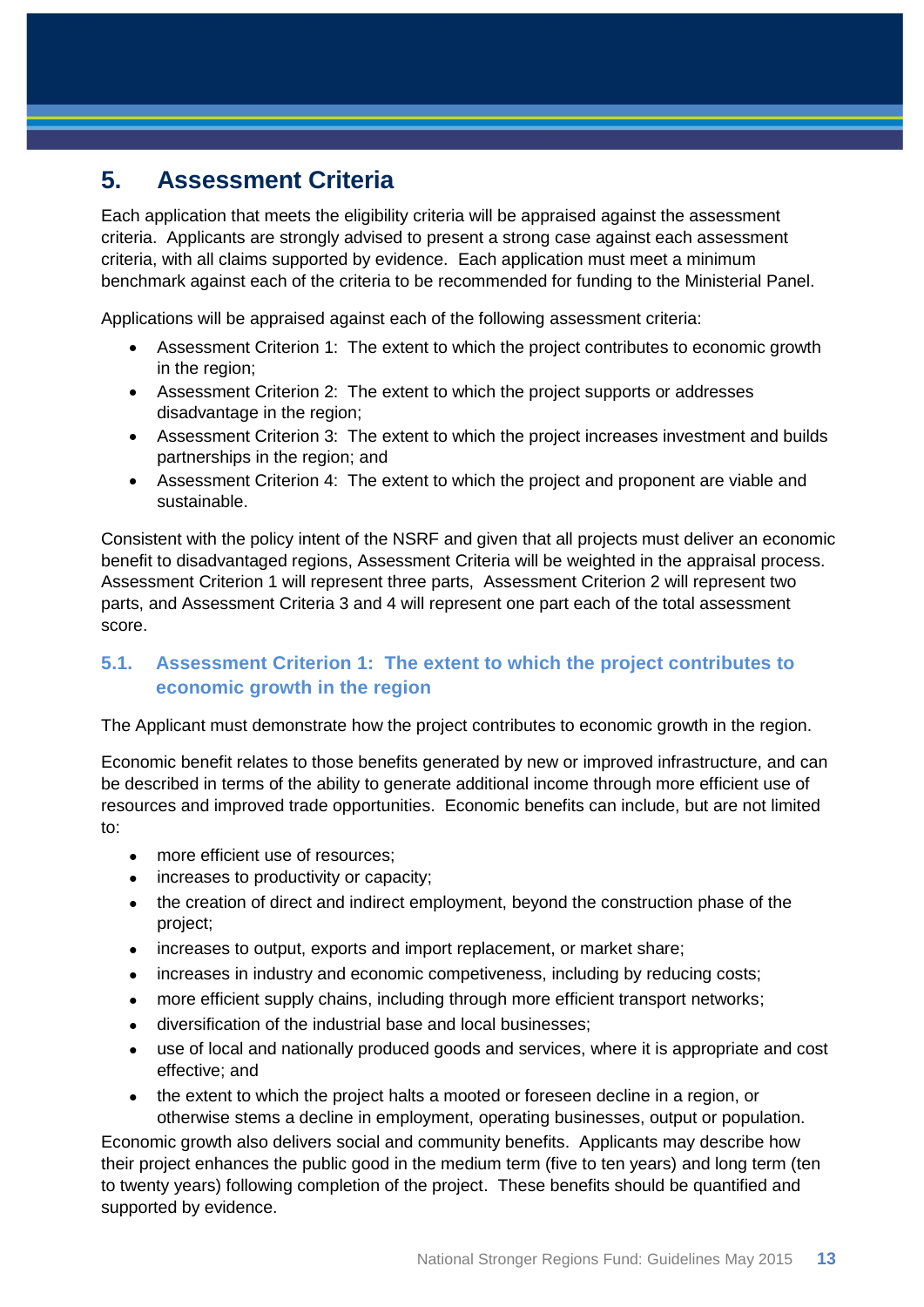A Cost-Benefit Analysis supporting the Applicant's case will be highly regarded, particularly for projects seeking grant funding of more than \$1 million.

## <span id="page-13-0"></span>**5.2. Assessment Criterion 2: The extent to which the project supports or addresses disadvantage in a region**

This criterion will be assessed in two equal parts and scored separately. Applicants must address each component in their response to this criterion.

- 1. Applicants must demonstrate that both their region (or part thereof) is disadvantaged; and
- 2. Projects must address this disadvantage. There must be a direct relationship between the project seeking funding and the identified region or area of disadvantage. Evidence to demonstrate both the relationship and benefits of the project is encouraged.

To demonstrate disadvantage, Applicants may wish to consider using some or all the following indicators:

- the Socio-Economic Index for Areas (SEIFA Index), which is published by the Australian Bureau of Statistics;
- unemployment data, average income and average weekly earnings, number of welfare recipients and single income families;
- population change, including significant population increases and decreases;
- age of the population, percentage of the population from a non-English speaking background, percentage of the population from Indigenous or Torres Strait Islander backgrounds;
- impact of restructuring or structural change, impact of climate change;
- distance from and ease of access to major service, trade and employment centres;
- price of housing and rents, availability of housing; or
- education standards and skill levels of the population.

## <span id="page-13-1"></span>**5.3. Assessment Criterion 3: The extent to which the project increases investment and builds partnerships in the region**

Partner contributions ensure that the benefits of the Australian Government's funds are increased. Applicants should seek to attract contributions which are additional to the required 50 per cent matching funding. Both cash and in-kind contributions will be considered against this criterion.

The extent and nature of partnerships, including those of a non-financial nature, formed to develop and deliver the project will be considered under this criterion. Sustainable economic growth is underpinned by partnerships with and between governments, industry, representative organisations, the community, the education and training sector, the not-for-profit sector and philanthropic organisations. Partnerships can ensure proper planning, and support increases to the capacity and capability of the region to deliver major projects.

## <span id="page-13-2"></span>**5.4. Assessment Criterion 4: The extent to which the project and Applicant are viable and sustainable**

All eligible projects will be appraised for the viability of the Applicant and viability and sustainability of the project. The appraisal will consider all of the following: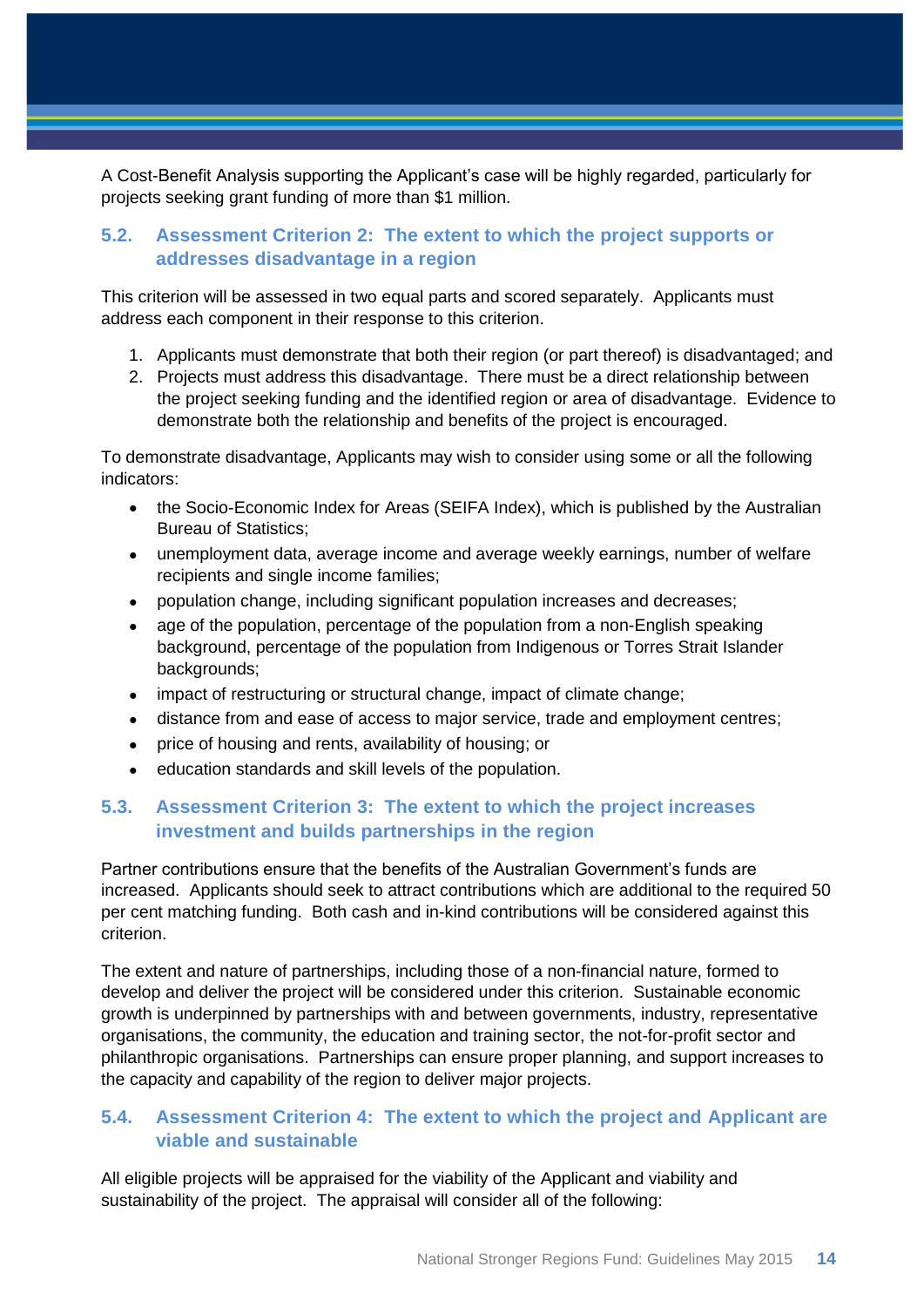- the Applicant's financial position, which determines whether the Applicant has sufficient funds to meet its obligations, fund any cost overruns and maintain the project in the medium term;
- the quality of supporting documents which gives confidence that the project will be delivered on time, on budget and to the required standard;
- whether all appropriate planning, construction, zoning, environmental and/or native title approvals are in place or will be in place within six months of execution of the funding agreement, to help confirm that the project will commence and be completed on time and according to the agreed scope;
- whether the project is investment ready, that is will be able to commence within 12 months of signing the funding agreement;
- the Applicant's history in managing grant funding (if any), which provides confidence that the grant will be expended according to the grant agreement; and
- risks associated with project delivery and ongoing management.

# <span id="page-14-0"></span>**6. Decisions**

### <span id="page-14-1"></span>**6.1. Advice from external parties**

The Department may request advice on applications from state and territory governments, other Australian Government agencies, independent experts and other external parties.

Advice will be requested on, but not limited to, the history of the Applicant in delivering projects, viability of the project and Applicant, the extent to which the project aligns with or delivers priorities in state and territory plans, confirmation of funding contributions and impact of the project on the region.

### <span id="page-14-2"></span>**6.2. Value with relevant money**

Value with relevant money is achieved when the processes, actions and behaviours employed by the Australian Government and Grant Recipients result in public resources being used in an efficient, effective, economical and ethical manner. Public resources is defined in the *Public Governance, Performance and Accountability Act 2013* as 'relevant money, relevant property, or appropriations'.

The NSRF seeks to promote value with relevant money by selecting for funding, those projects that:

- have met all of the published eligibility requirements;
- have demonstrated the greatest relative merit in terms of the published assessment criteria;
- involve a reasonable (rather than excessive) cost having regard to the quality and quantity of deliverables that are proposed; and
- have a risk profile that is acceptable to the Australian Government, with any identified risks able to be efficiently and effectively managed.

Value with relevent money will also be considered on an ongoing basis during and after the delivery of the project, including by ensuring that Australian Government funding is expended and acquitted in accordance with contracted requirements and all other conditions of funding are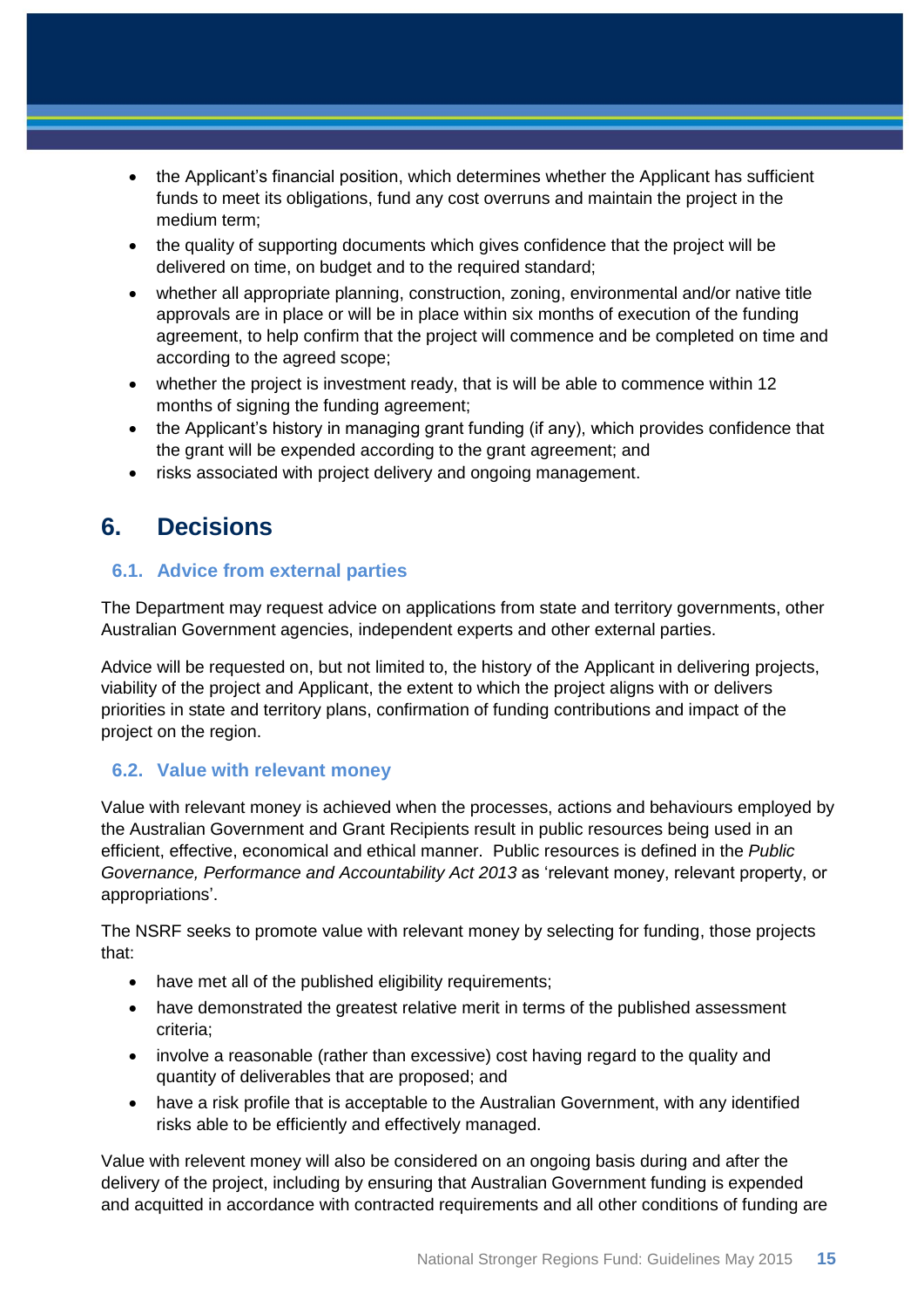met, and through monitoring and evaluating the extent to which a funded project achieves its objectives and contributes to the outcomes of the NSRF.

#### <span id="page-15-0"></span>**6.3. Decisions on projects to be funded**

For Round Two \$25 million will be quarantined for those projects assessed as being value with relevant money which are seeking funding of \$1 million or less.

Following an appraisal of the eligible applications, the Department provides advice to the Ministerial Panel on the individual and relative merits of each application and whether, based on its analysis, funding the project would be a proper use of public resources. Copies of the application, supporting documents, outcomes of the Department's appraisal and any other information which the Department considers relevant will also be provided.

The Ministerial Panel will consider the advice of the Department and supporting information, and make decisions on projects to be funded in consultation with the National Infrastructure Committee of Cabinet.

In addition to the application, supporting material and outcomes of the Department's appraisal, the Ministerial Panel and the National Infrastructure Committee may take other factors into account when making decisions on projects to be funded, including, but not limited to:

- the broader regional reach of the programme:
- the broader regional reach of the project;
- other similar existing or planned infrastructure in the region to ensure that there is genuine demand and/or no duplication of facilities or services;
- other infrastructure or planned infrastructure projects in the region, and the extent to which the proposed project supports or builds on those projects and the services that they offer;
- the likelihood of the project proceeding without NSRF funding; and
- the Australian Government's priorities.

The Ministerial Panel may require additional conditions and management strategies be attached to the grant funding based on its own knowledge, the outcomes of the assessment and the risk analysis. It may also offer a different amount of grant funding to that requested by the Applicant.

#### <span id="page-15-1"></span>**6.4. Advice to the Applicant**

Applicants will be advised in writing of the funding decision. The Department will offer feedback to all Applicants.

Letters to successful Applicants will detail any specific conditions attached to the funding. Funding approvals will be announced by the Deputy Prime Minister and Minister for Infrastructure and Regional Development, the Assistant Minister for Infrastructure and Regional Development or a representative of the Ministers. Funding approvals will also be listed on the Department's website.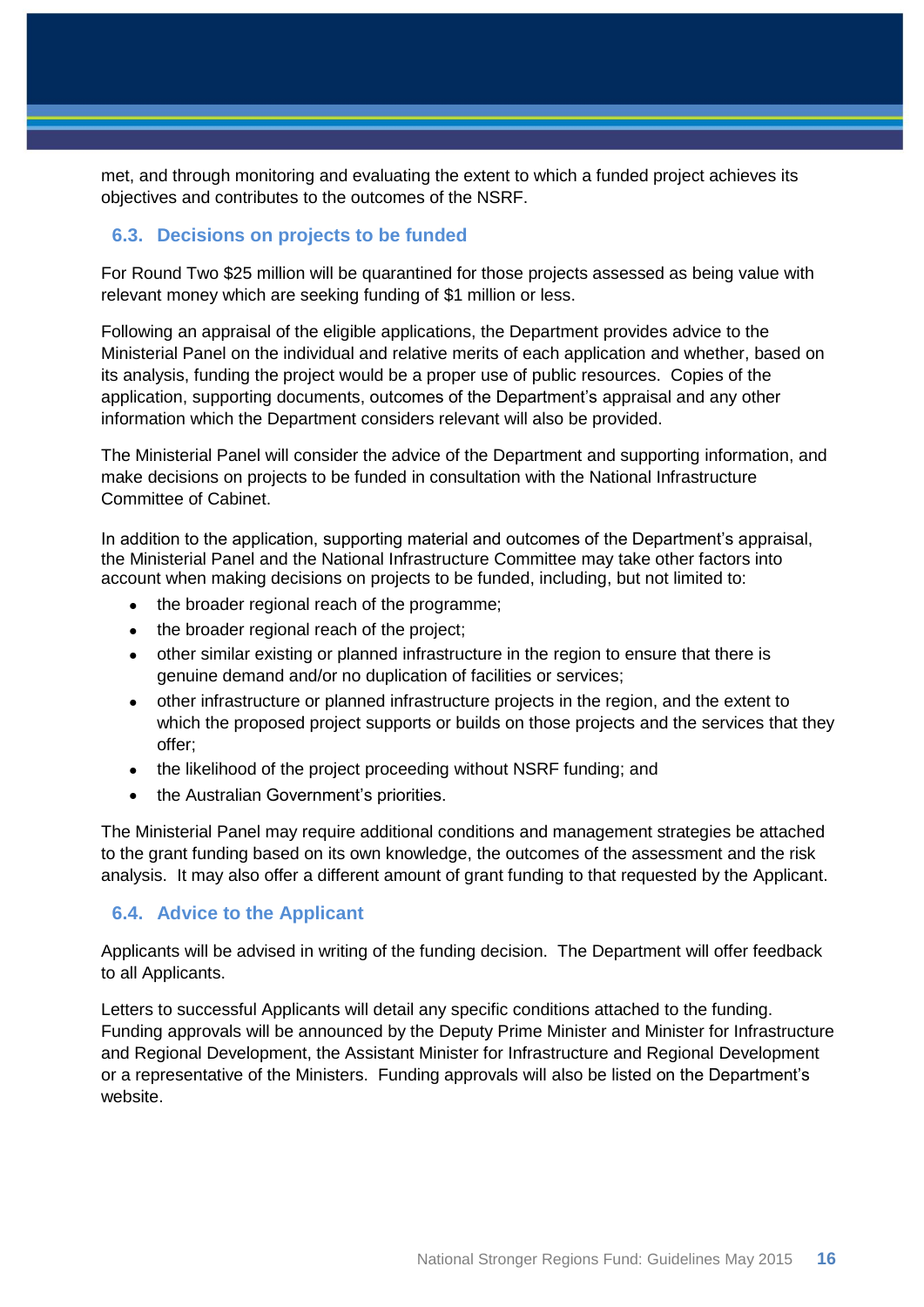# <span id="page-16-0"></span>**7. Conditions of Funding**

## <span id="page-16-1"></span>**7.1. Contractual arrangements**

Applicants that have been selected to receive grant funding will be required to enter into a grant agreement with the Commonwealth of Australia, represented by the Department. The grant agreement states the obligations of the Grant Recipient and of the Department. Grant Recipients are advised to be aware of the obligations and requirements set out in the grant agreement, and should seek legal advice where needed. A template of the grant agreement is available on the Department's website at [www.infrastructure.gov.au/nsrf.](http://www.infrastructure.gov.au/nsrf)

The grant agreement will set out:

- any specific conditions attached to the funding approval as a result of the appraisal process or further considerations by the Ministerial Panel. These will be identified in the offer of funding or during agreement negotiations;
- arrangements to report on the progress of the project and acquit the expenditure of funding;
- branding and recognition requirements; and
- arrangements to manage the delivery of the project, including reporting requirements and site visits conducted by the Department or representatives of the Department.

The Grant Recipient should not make financial commitments for funded activities based on the approval of funding or public announcements. Financial commitments entered into before a grant agreement has been executed with the Department are done so at the risk of the Grant Recipient.

# <span id="page-16-2"></span>**7.2. Compliance with the Building Code 2013 and Australian Government Building and Construction OHS Accreditation Scheme**

Project funding specifically relating to building and construction activity, as defined in the Building Code 2013, <http://www.fwbc.gov.au/building-code> , as amended from time to time, must comply with the Building Code 2013 subject to any threshold requirements. Construction activity must be undertaken by an accredited builder as specified under the Australian Government Building and Construction OHS Accreditation Scheme,

<http://www.fsc.gov.au/sites/fsc/needaccredited/accreditationscheme/pages/theaccreditationscheme>.

### <span id="page-16-3"></span>**7.3. Evaluation**

A Monitoring and Evaluation Strategy forms part of the Department's programme delivery arrangements, and will assess the extent to which the NSRF is achieving its policy objectives and provide valuable input to the development of future programmes.

Questions in the application form, as well as requests for data in the negotiation of the grant agreement, the delivery of milestones and following completion of the project will form key inputs to the evaluation. Applicants are required to provide information, as requested, to support the collection of baseline data and inform the evaluation of the NSRF.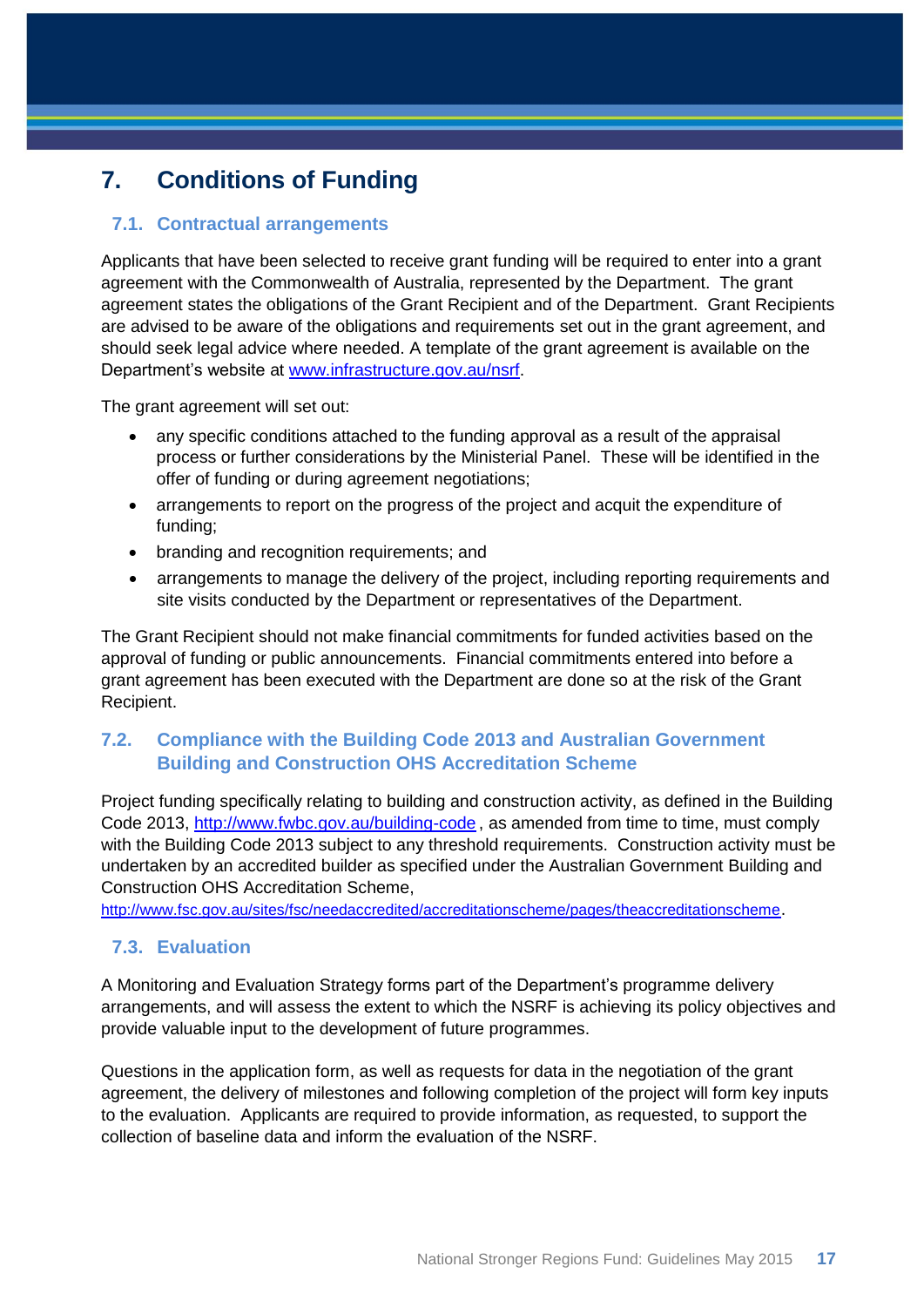# <span id="page-17-0"></span>**8. Payment of Funding**

### <span id="page-17-1"></span>**8.1. Payment arrangements**

Payments will be made on achievement of agreed milestones. Before any payment can be made, Grant Recipients will be required to provide:

- a tax invoice for the amount of the payment; and
- evidence of meeting the requirements for payment, as stipulated in the grant agreement.

## <span id="page-17-2"></span>**8.2. GST and tax implications**

It is recommended that Grant Recipients seek guidance about the implications in receiving NSRF funding from a tax advisor or the Australian Taxation Office at [www.ato.gov.au](file:///C:/Users/Klindsay/AppData/Local/Microsoft/Windows/Temporary%20Internet%20Files/Content.Outlook/1KPA6WE1/www.ato.gov.au) prior to submitting an application.

In accordance with the terms of Australian Taxation Office ruling GSTR 2012/2, payments made by a government related entity to another government related entity do not attract GST. Payments to other entities may attract GST.

# <span id="page-17-3"></span>**9. Probity**

The Australian Government is committed to ensuring that the process for providing funding from the NSRF is transparent and in accordance with published Guidelines. The Guidelines may be varied from time-to-time by the Australian Government, as needed or to reflect its priorities. Amended Guidelines will be published on the Department's website.

# <span id="page-17-4"></span>**9.1. Conflict of interest**

A conflict of interest may exist if, for example, the Applicant or any of its personnel:

- has a relationship (whether professional, commercial or personal) with a party who is able to influence the application appraisal process, such as a Department staff member;
- has a relationship with, or interest in, an organisation, which is likely to interfere with or restrict the Applicant in carrying out the proposed activities fairly and independently; or
- has a relationship with, or interest in, an organisation from which they will receive personal gain as a result of the granting of funding under the NSRF.

Each Applicant will be required to declare, as part of its application, existing conflicts of interest or confirm that, to the best of its knowledge, there is no conflict of interest that would impact on or prevent it from entering into a grant agreement with the Commonwealth of Australia (as represented by the Department).

Where an Applicant subsequently identifies an actual, apparent, or potential conflict of interest in relation to the application for funding, the Applicant must inform the Department in writing immediately.

Department employees will manage any conflict of interest in accordance with the Department's Accountable Authority Instruction for probity.

Further information on conflicts of interest is included in the grant agreement.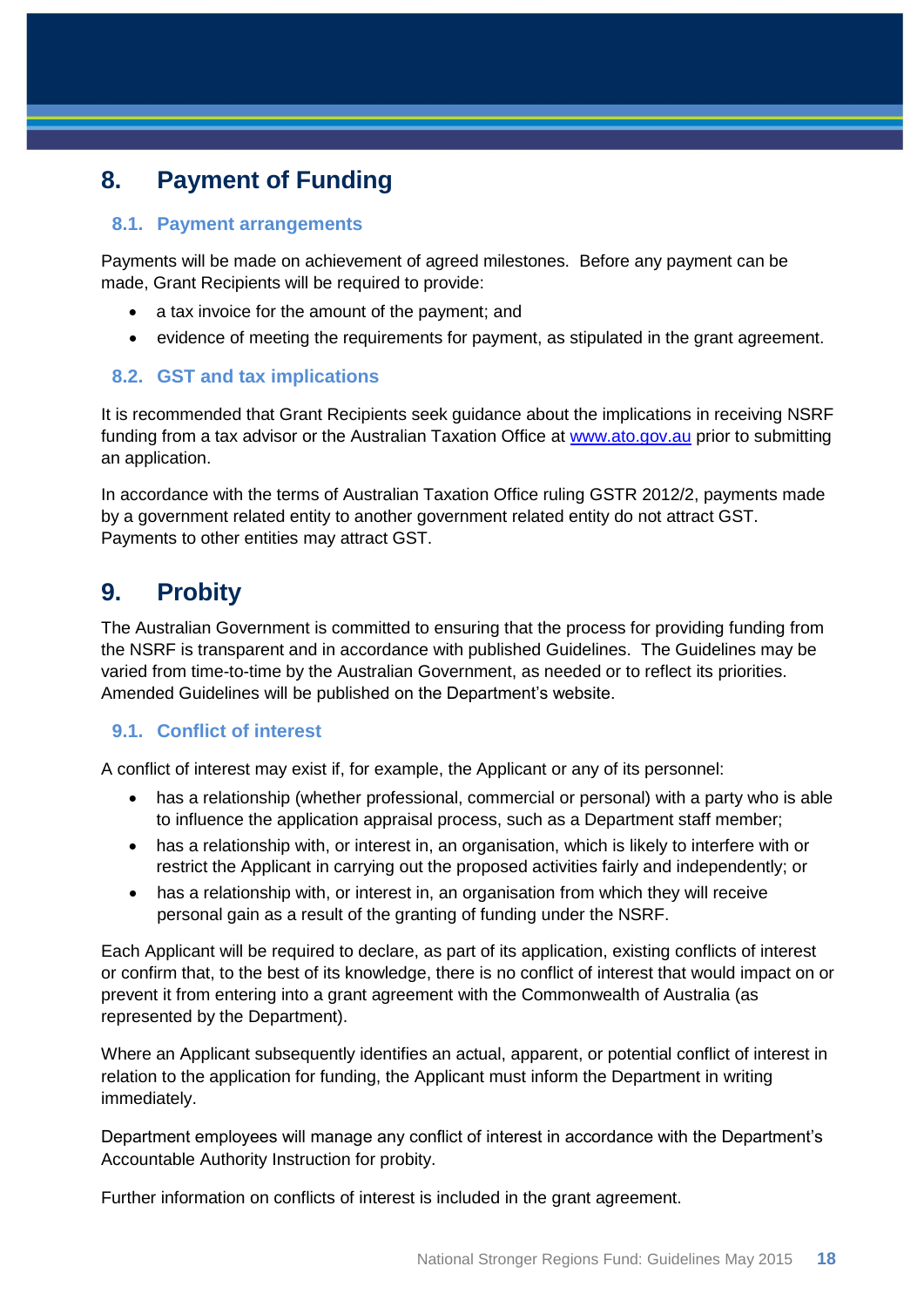### <span id="page-18-0"></span>**9.2.Confidential information**

Information submitted by the Applicant may be provided to other organisations for the purposes of eligibility and project proposal appraisal.

Applicants should identify any information submitted which they wish to be considered as confidential, supported by reasons for the request. The Australian Government reserves the right to accept or refuse a request to treat information as confidential.

The Privacy Act 1988 applies to the handling of personal information about individuals obtained in the course of the delivery of the NSRF.

Grant Recipients must not act or engage in any practice which, if done or engaged in by the Commonwealth, would be a breach of an Information Privacy Principle contained at Section 14 of the *Privacy Act 1988*.

# <span id="page-18-1"></span>**10. Contact Details**

Questions about the NSRF, including the eligibility criteria and the application process can be emailed to [nsrf@infrastructure.gov.au.](mailto:nsrf@infrastructure.gov.au) Questions should be clear and concise. Questions that are directly relevant to the NSRF will be added to a Frequently Asked Questions document and placed on the Department's website.

Any enquires relating funding decisions or complaints should be directed to:

General Manager Regional Programmes Branch Department of Infrastructure and Regional Development GPO Box 594 CANBERRA ACT 2601 E: [nsrf@infrastructure.gov.au](mailto:nsrf@infrastructure.gov.au)

Local Regional Development Australia Committees (RDA) may provide assistance with preparing applications, supporting documents and evidence. Contact details for RDA Committees can be found at [www.rda.gov.au.](file:///C:/Users/PSuthers/AppData/Local/Microsoft/Windows/Temporary%20Internet%20Files/Content.Outlook/SNC1PUJ7/www.rda.gov.au)

# <span id="page-18-2"></span>**11. Attachments**

A: Eligible Local Government Bodies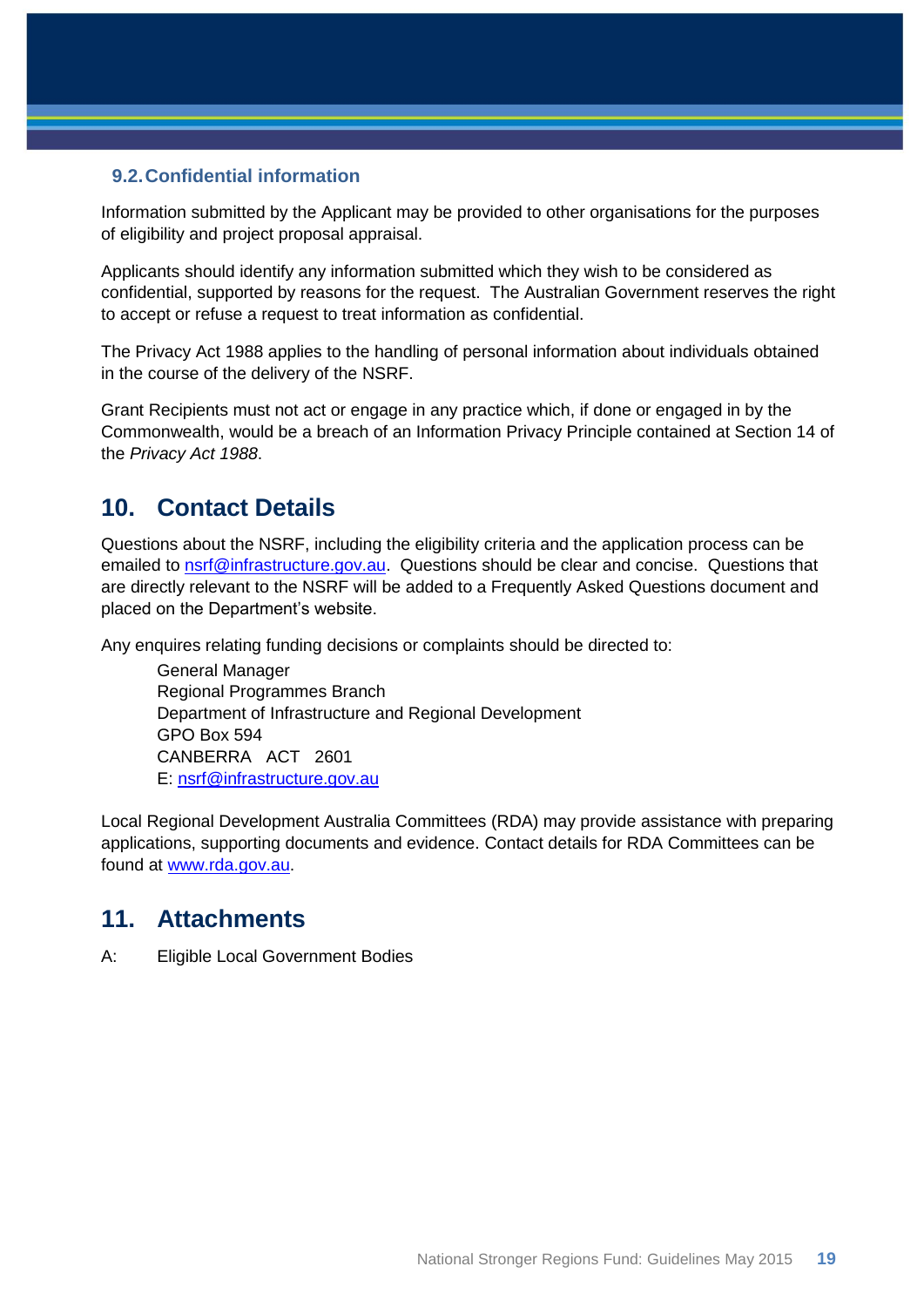# Attachment A

# <span id="page-19-0"></span>**Eligible Local Government Bodies**

#### Local Government

A *local governing body* is defined by the *Local Government (Financial Assistance) Act 1995* (Cwlth) as either:

- a) a local governing body established by or under a law of a State, other than a body whose sole or principal function is to provide a particular service, such as the supply of electricity or water ('State' in the *Local Government (Financial Assistance) Act 1995* (Cwlth) includes the Australian Capital Territory and the Northern Territory); or
- b) a body declared by the Minister, on the advice of the relevant State Minister, by notice published in the *Gazette*, to be a local governing body for the purposes of this Act.

In addition, for the purposes of the NSRF, the following organisations will be considered local governing bodies:

- Five Indigenous local governing bodies in South Australia (Anangu Pitjantjatjara, Maralinga, Gerard, Nepabunna and Yalata);
- The Outback Communities Authority, formerly the Outback Areas Community Development Trust, in South Australia;
- The Trust Account in the Northern Territory;
- The Silverton and Tibooburra villages in New South Wales;
- Cocos (Keeling) Islands Shire Council;
- The Shire of Christmas Island;
- Norfolk Island Administration; and
- Lord Howe Island governed by New South Wales.